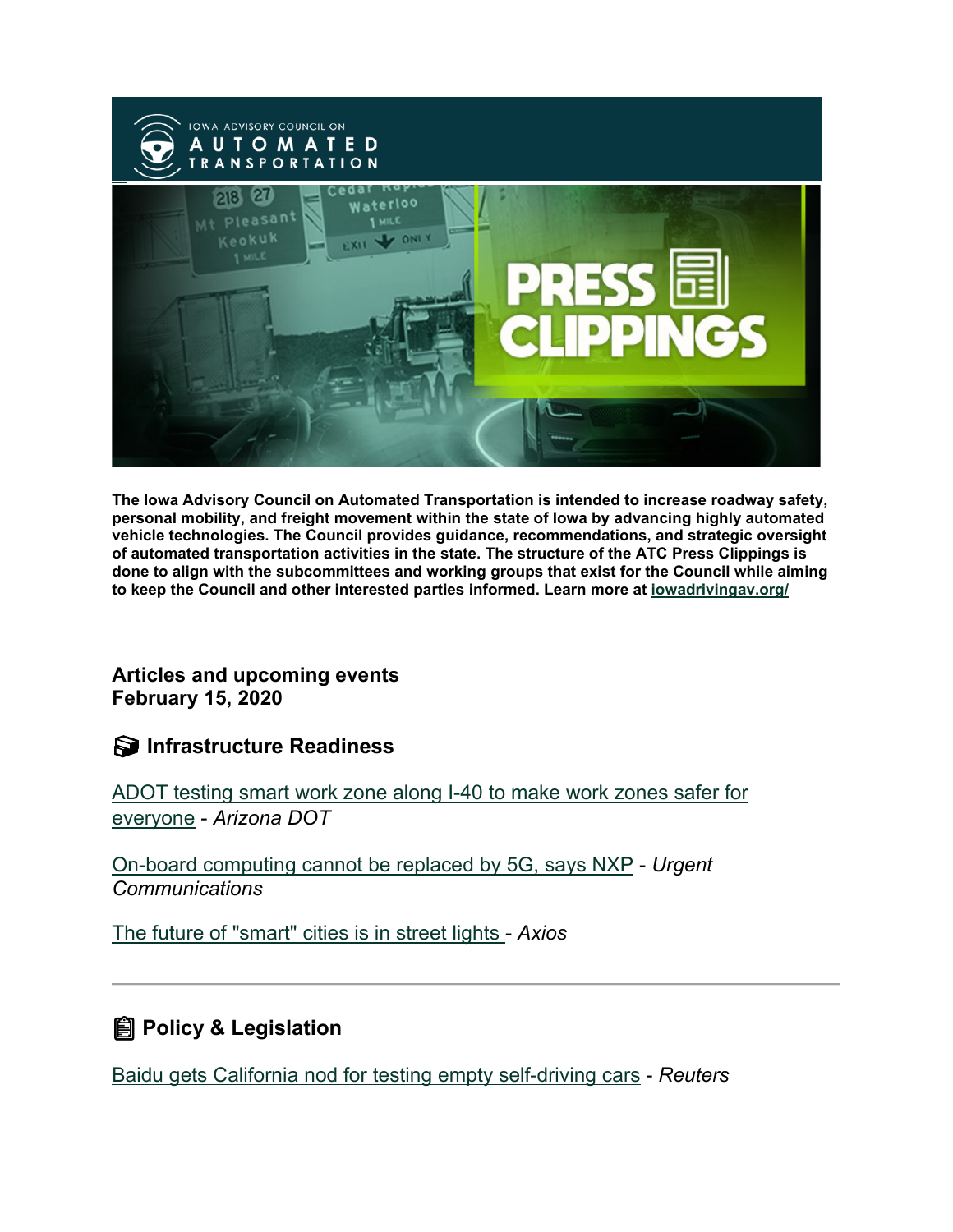### [NHTSA Has A Lot Of Catch-Up Ahead](https://jalopnik.com/nhtsa-has-a-lot-of-catch-up-ahead-1846201331?utm_medium=email&utm_source=govdelivery) - *Jalopnick*

[U.S. House panels to vote on \\$57 billion boost for transportation](https://www.reuters.com/article/health-coronavirus-usa-transportation/u-s-house-panels-to-vote-on-57-billion-boost-for-transportation-idUSL1N2KF37K?utm_medium=email&utm_source=govdelivery) - *Reuters*

### **Example 2** Economic Development

[Starship raises \\$17 million to send autonomous delivery robots to new](https://venturebeat.com/2021/01/27/starship-raises-17-million-to-send-autonomous-delivery-robots-to-new-campuses/?utm_medium=email&utm_source=govdelivery)  [campuses](https://venturebeat.com/2021/01/27/starship-raises-17-million-to-send-autonomous-delivery-robots-to-new-campuses/?utm_medium=email&utm_source=govdelivery) - *VentureBeat*

[Apple Car Production May Be Handled by Honda, Nissan, BMW, Stellantis, or](https://www.autoevolution.com/news/apple-car-production-may-be-handled-by-small-automaker-or-contract-manufacturer-155837.html?utm_medium=email&utm_source=govdelivery)  [Magna](https://www.autoevolution.com/news/apple-car-production-may-be-handled-by-small-automaker-or-contract-manufacturer-155837.html?utm_medium=email&utm_source=govdelivery) - *Auto Evolution*

[Ford doubles down on EV, AV lineup](https://www.theverge.com/2021/2/4/22267195/ford-electric-autonomous-investment-29-billion?utm_medium=email&utm_source=govdelivery) *- The Verge*

## **Public Safety & Enforcement**

[Creating an Automated Shuttle for America's Backroads](https://www.adaptautomotive.com/articles/877-creating-an-automated-shuttle-for-americas-backroads?utm_medium=email&utm_source=govdelivery) - *Adapt*

[Seattle startup's bright idea: High-tech crosswalk could signal a way to improve](https://www.geekwire.com/2021/seattle-startups-bright-idea-high-tech-crosswalk-signal-way-improve-pedestrian-safety/?utm_medium=email&utm_source=govdelivery)  [pedestrian safety](https://www.geekwire.com/2021/seattle-startups-bright-idea-high-tech-crosswalk-signal-way-improve-pedestrian-safety/?utm_medium=email&utm_source=govdelivery) - *Geek Wire*

[Self-driving car firms reveal 2020 testing data: Cruise and Waymo improve,](https://www.cnet.com/roadshow/news/apple-self-driving-car-reveal-cruise-waymo-testing-data/?utm_medium=email&utm_source=govdelivery)  [Apple stalls](https://www.cnet.com/roadshow/news/apple-self-driving-car-reveal-cruise-waymo-testing-data/?utm_medium=email&utm_source=govdelivery) - *CNET's Roadshow*

## **Research, Development, Testing & Evaluation**

[Priorities in Future Research for Automated Vehicles and Shared](http://www.trb.org/main/blurbs/181478.aspx?utm_medium=email&utm_source=govdelivery)  [Mobility](http://www.trb.org/main/blurbs/181478.aspx?utm_medium=email&utm_source=govdelivery) - *Transportation Research Board*

[Analysis touts lidar sensor efficiency, safety](https://transportationtodaynews.com/news/21212-analysis-touts-lidar-sensor-efficiency-safety/?utm_medium=email&utm_source=govdelivery) - *Transportation Today*

['Apple Car' may recognize hand signals from people directing traffic](https://appleinsider.com/articles/21/02/02/apple-car-may-recognize-hand-signals-from-people-directing-traffic?utm_medium=email&utm_source=govdelivery) *- Apple Insider*